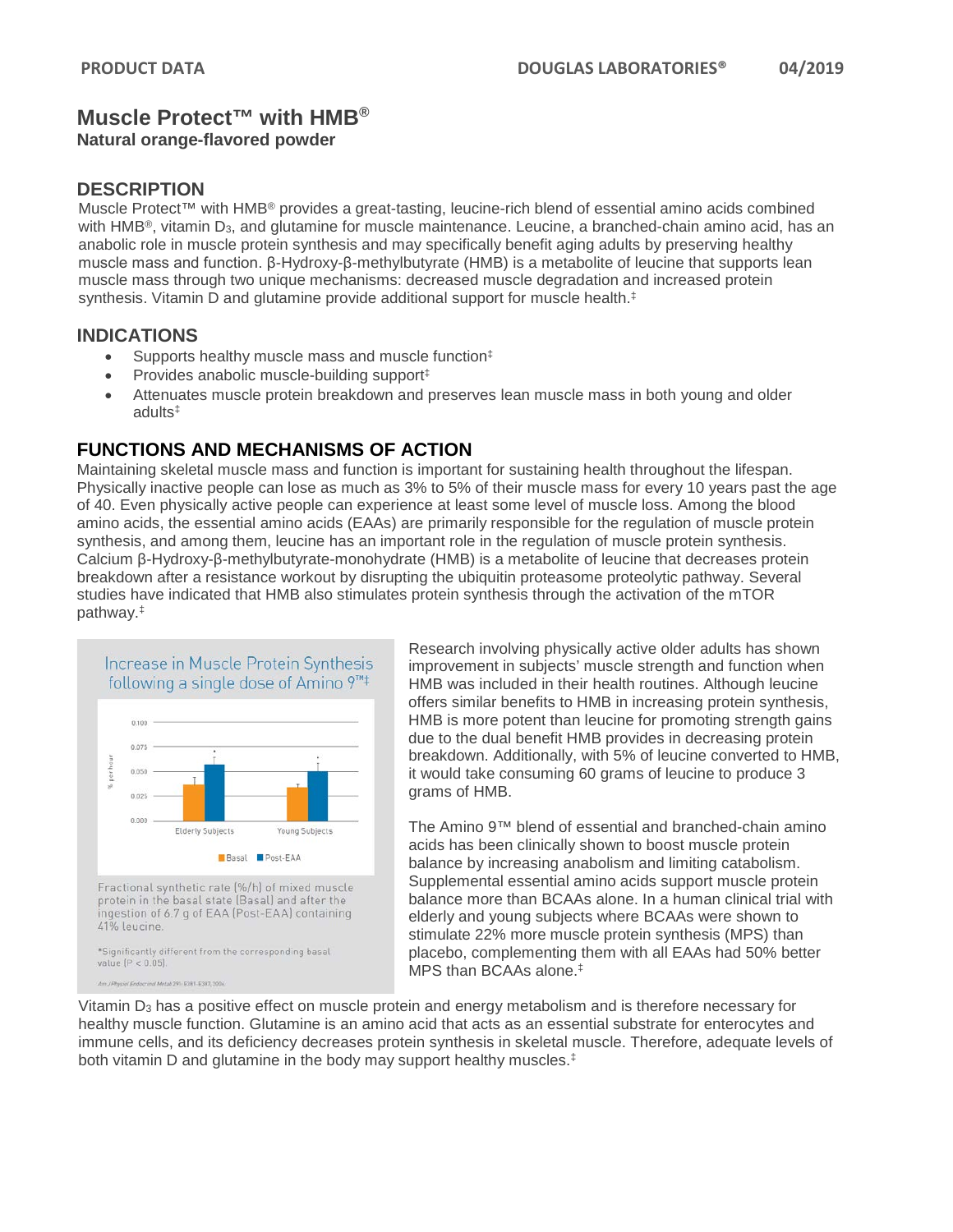## **Muscle Protect™ with HMB®**

**Natural orange-flavored powder** 

### **FORMULA (#57737P)**

Serving size 1 scoop (9.15 g) contains: Calories ........................................................................................................................ 20 Total Carbohydrate....................................................................................................<1 g Vitamin D3 (as cholecalciferol)............................................................. 12.5 mcg (500 IU) L-Glutamine................................................................................................................. 2 g myHMB® Calcium β-Hydroxy-β-methylbutyrate-monohydrate (HMB) .....................1.5 g Amino 9™ Amino Blend ............................................................................................... 20 L-Leucine, L-Lysine, L-Threonine, L-Isoleucine, L-Valine, L-Phenylalanine,

L-Methionine, L-Histidine, L-Tryptophan

Other Ingredients: Natural flavors, Citric acid, Stevia leaf extract, Monk fruit extract, Turmeric (for color). **Non- GMO, Gluten-Free**

Amino9™ is a registered trademark of Compound Solutions Inc. MyHMB® Nutritional uses of Calcium Hydroxy Methylbutyrate Monohydrate (HMB) and Vitamin D are licensed to Douglas Laboratories under U.S. Patent # 8,815,280, # 9,259,430, #9,539,224 and #9,707,241.

## **SUGGESTED USE**

As a dietary supplement, adults take 1 scoop, 1-2 times daily dissolved in 8-10 oz of water or other beverage, or as directed by a health professional.

### **SIDE EFFECTS**

No adverse side effects reported.

### **STORAGE**

Store in a cool, dry place, away from direct light. Use only if safety seal is intact.

### **REFERENCES**

Stout et al. *Experimental Gerontology*. 2013 (48) 11; 1303-1310. Holeček M. J *Cachexia Sarcopenia Muscle*. 2017 Aug;8(4):529-541. Panton, L. B. et al. *Nutrition*, 2000;16(9), 734-739. Vallejo J, et al. *PLoS One.* 2016;11:e0150066 Rieu I, et al. *J Nutr*. 2003;133: 1198–1205. Wilkinson DJ, et al. *J Physiol*. 2013;591:2911–2923. Katsanos C, et al. *Am J Physiol Endocrinol Metab* 2006;291: E381-E387. De Luis DA, et al. *Nutr Hosp.* 2015 Jul 1:32(1):202-7. Rana P, et. al. *Endocr Res*. 2014;39(4):152-6. Wyon MA, et. al. *J Sci Med Sport.* 2014 Jan;17(1):8-12 Sinha A, et al. *J Clin Endocrinol Metab*. 2013 Mar;98(3):E509-13. Munger KL, et. al. *JAMA.* 2006;Dec 20;296(23):2832-8. Berton, L., et al. *PLoS One*, 2015;10(11), e0141757. Eley HL, et al. *Am J Physiol Endocrinol Metab*. 2008;295:E1409–E1416. Sanz-Paris, et al. *J Nutr Health Aging*. 2018;22(6):664-675 Smith et al. *Cancer Res.* 2005, 65 ;1. Poortmans JR, et al. *Braz J Med Biol Res* 2012;45:875–890. Nissen, S., et al*. Journal of Applied Physiology.* 1996;81(5), 2095-2104. Durkalec-Michaliski K, et al. *Nutrients.* 2017; Jul 14;9. Smith, R. J. et al. *JPN.* 1990; *14*, 94S-99S. Brown, M. G., et al. *BJS. 1991; 78*(11), 1305-1306.